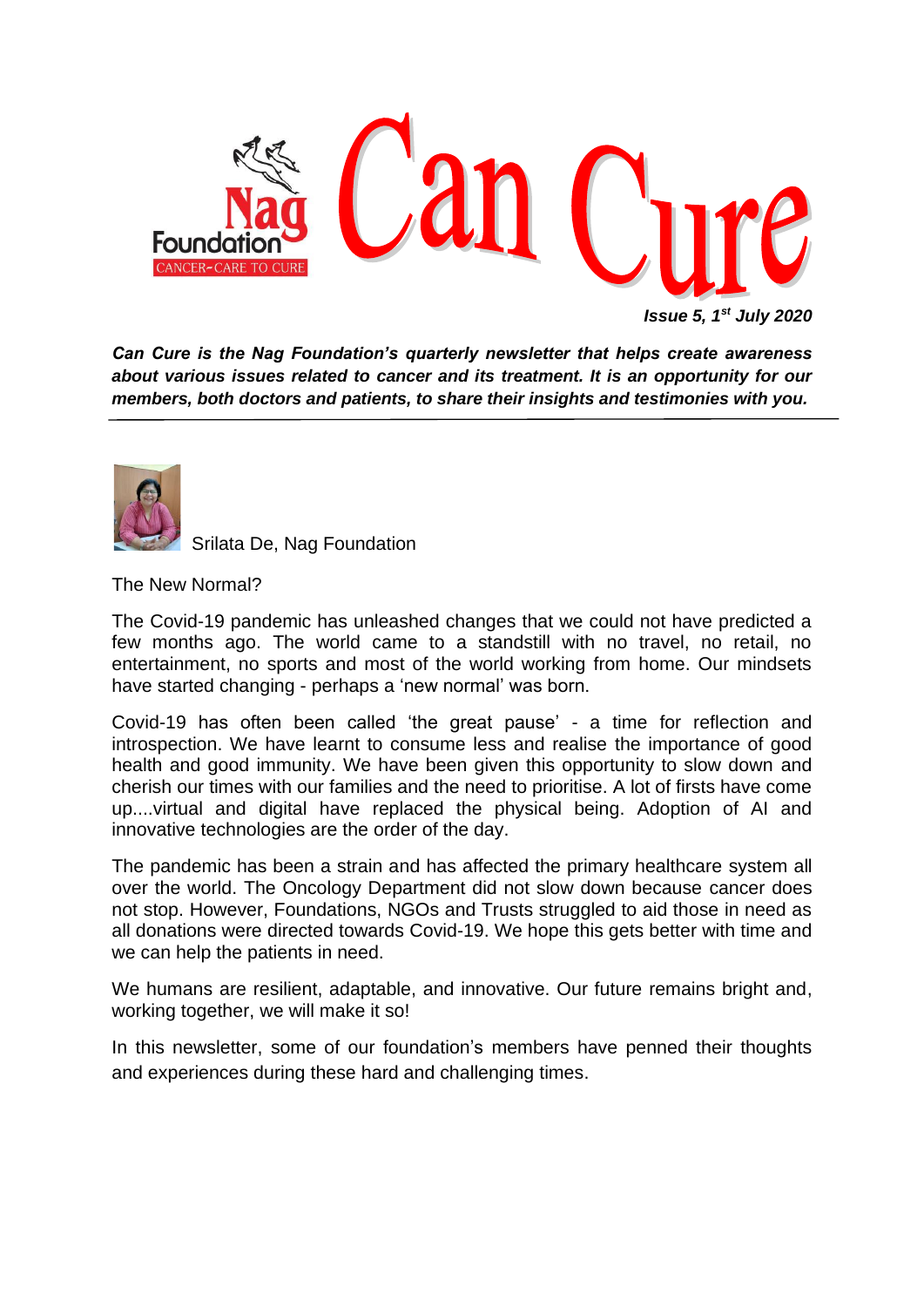

Dr Almas Pathan, Palliative Care Specialist, Sahyadri Hospital

## Home Chemotherapy – A Way Forward

On 21st March 2020, at the stroke of midnight, a total lockdown was announced by our government to curb the spread of Covid-19 which would have devastating effects on human life. The only movement allowed was for essential services. Everyone was asked to stay in their homes, life as it seemed stood still.

Treatment of cancer is a long process that stretches over a period of time. Many of our patients who were currently on treatment faced tough decisions. With unavailability of transport and a fear of the getting the disease, they had to make decisions regarding continuation of treatment. A question arose, 'Which was the greater evil, Covid-19 or cancer'?

The Oncology team at Sahyadri discussed this matter and decided that for some patients, home chemo would be a solution and for others who were unable to come to the hospital arrangements were made to organize transport to bring them to the hospital.

Home chemotherapy could be given only in certain treatment regimens like FOLFOX. The team consists of a trained chemo nurse and a doctor with ample experience in handling chemotherapy. Prior to starting the home chemo, all risks are explained to the patient and caregivers and consent is taken. All precautions are taken to avoid any emergencies.

The benefits of home chemotherapy are that it is done in a safe environment; it reduces travel time as well as minimizes exposure to infections. A doctor - patient connect increases patient compliance to treatment and this can be achieved in a home chemo situation.

Home chemo has been a learning experience, helping us to make treatment accessible and available to patients. The only disadvantage of home chemo is that insurance companies do not recognize it.

Mr. XYZ diagnosed with metastatic Stomach Cancer. He had a PICC line in place. chemo given was FOLFOX. We were able to address his fear and continue his treatment without interruption. Throughout his chemo he was constantly on his laptop working, something he would not have been able to do if he was in the daycare. He had a pleasant experience and appreciated the efforts of the team.

Mrs ABC diagnosed with metastatic Gall Bladder Cancer comes from a low socioeconomic background. She was on palliative chemo which gave her a better quality of life. However the fear of Covid-19 prevented her from coming to the hospital for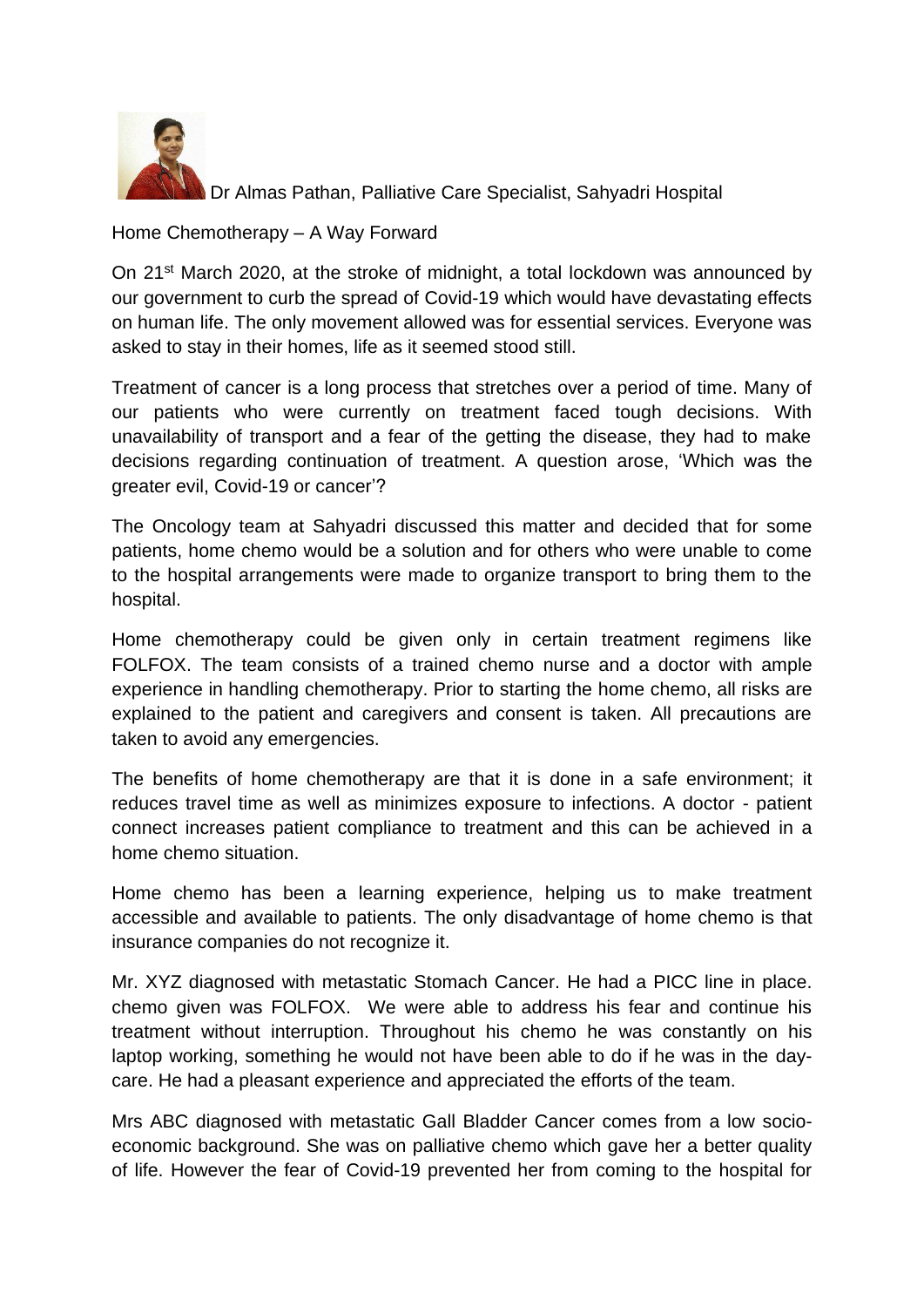her chemo. Home chemo was offered to her and although initially she was doubtful, her doubts were clarified and she agreed to take treatment. The entire treatment went as planned with no issues. Also, during a follow up visit, she reported fewer side effects than when she received chemo in the day-care. Being at home gave her a sense of control and security, a psychological booster.

\_\_\_\_\_\_\_\_\_\_\_\_\_\_\_\_\_\_\_\_\_\_\_\_\_\_\_\_\_\_\_\_\_\_\_\_\_\_\_\_\_\_\_\_\_\_\_\_\_\_\_\_\_\_\_\_\_\_\_\_\_\_\_\_\_\_\_



Dr Sanjay MH, Radiation Oncologist, Sahyadri Hospital

Cancer and Covid-19 – How We Overcame It.

The Covid-19 pandemic from China has entered India like a storm. It ripped many individuals and also families. The first case was reported on 30th January 2020, and since then has steadily risen affecting many lives. As an Oncologist, I had the same fear like every other normal individual who feared infection from Covid-19. When the lockdown was announced in mid-March, I had plenty of apprehensions about whether to go to the hospital or not. I had to hold back my uneasiness and remember my professional responsibilities to my patients.

To avoid being infected, I took all possible precautions of wearing a mask and sanitising my hands as many times as possible. At home I would make sure the moment I came back, I would rush to take a bath, since I have an infant at home.

In the hospital it was a totally different atmosphere. Fear ran both ways, patients were afraid to come to the hospital and I was scared to talk to patients, since you never knew who is positive and who is not.

In my Department of Radiation, the working staff was cut down by 50%, to reduce overcrowding in the radiation console area. The basement parking area was converted into a large waiting area with adequate social distancing and comfortable seating arrangements were made. The biggest challenge was convincing patients to continue or start their radiation therapy. The problem with radiation sessions are that patients are required to come on a daily basis for 3-5 weeks depending upon the type of therapy and disease, unlike chemotherapy which is administered twice a week or three times a week. One-on-one counselling sessions helped them understand that incomplete cancer treatment was much more dangerous than Covid-19.

With great efforts and taking all necessary precautions we continued working and by God's grace none of our department staff were hit by Covid-19. I believe these days are not yet over, since we are now seeing a post-lockdown sudden surge in Covid-19 cases. In the coming days we only have to be more careful and cancer patients especially should consult their Oncologists before taking a call whether it's okay to withhold treatment or it's safe to go ahead with it.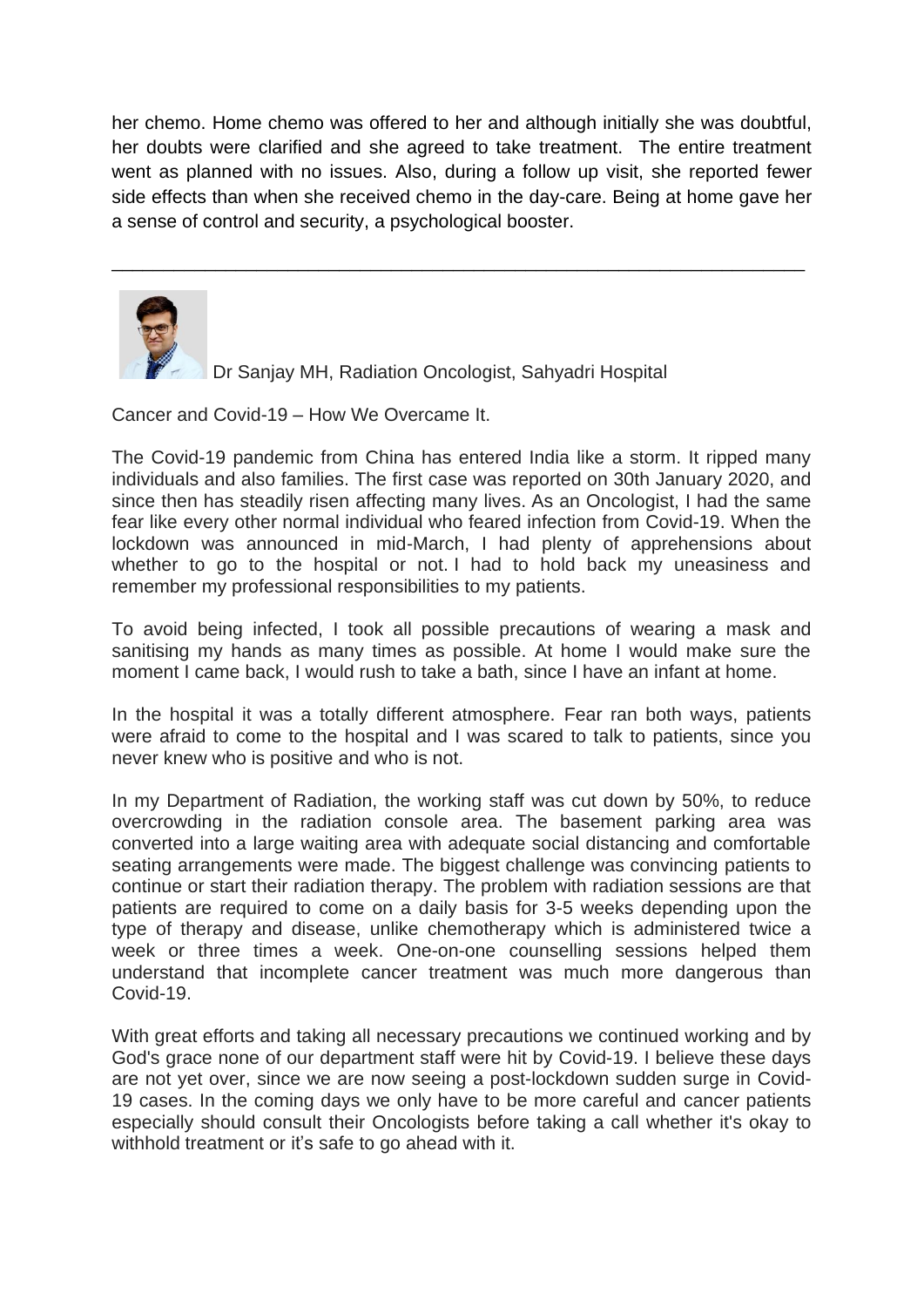

Dr Rahul Kulkarni, Medical Oncologist , Sahyadri Hospital

Cancer Care During Covid-19

Currently the entire world is witnessing an unexpected turmoil of Covid-19. This has changed the global picture completely in the last 3 months and will continue to take a recovery phase in the months to come. Apart from all the sectors, the healthcare sector was the major sector affected in this pandemic.

The healthcare sector had to bear the brunt of playing the role of saviour as well as managing to sustain and continue to provide treatment to patients amidst the extreme challenges at all levels. The Covid-19 pandemic has created major dilemmas for providers in all areas of healthcare delivery, including cancer centres. Cancer being a dreaded disease in itself had to be managed with a perfect balance for risk and benefit during this period. Since this situation was unique to both patients and doctors, Oncologists all around the globe had to rapidly formulate guidelines while relying on inadequate and rapidly evolving information and on models of disease spread that are based on multiple assumptions. Several cancer centres drastically scaled back their services after preliminary reports from China showed that Covid-19 outcomes are significantly worse among patients with cancer. The resulting rationing of care left patients and Oncologists feeling frustrated and helpless. However there was no doubt that cancer care had to continue and soon almost all centres came up with their own guidelines and protocols so as to ensure cancer care.

Working as a Consultant Medical Oncologist at a tertiary care cancer centre and Multispecialty chain of hospitals in Pune, we initially went through the same phase of striking a balance between continuing cancer treatment and preventing the Covid-19 spread. The most important hindrance was the fear among patients and their relatives regarding acquiring Covid-19 as well as reaching the hospitals for chemotherapies during the lockdown. Understanding this obstacle, the immediate next step was to shift the patient communication to teleconsultation so as to ensure that our patients are not alone during this crisis. This ensured that there was an effective communication between us and we could clear myths and facts regarding the current situation and provide symptomatic treatment on tele/video consultation. This avoided the unnecessary patient visits to hospitals, thus preventing community transmission. Understanding the need of the hour, the organization came up with a completely segregated day care for chemotherapy patients and thus we could continue to provide cancer treatments in a safe and clean atmosphere which can be reassuring to patients. This helped us to convince our patients to continue treatment without fear.

In order to balance the risk of exposure and continuing the cancer treatment, we also modified our treatment protocols. For those who did not warrant aggressive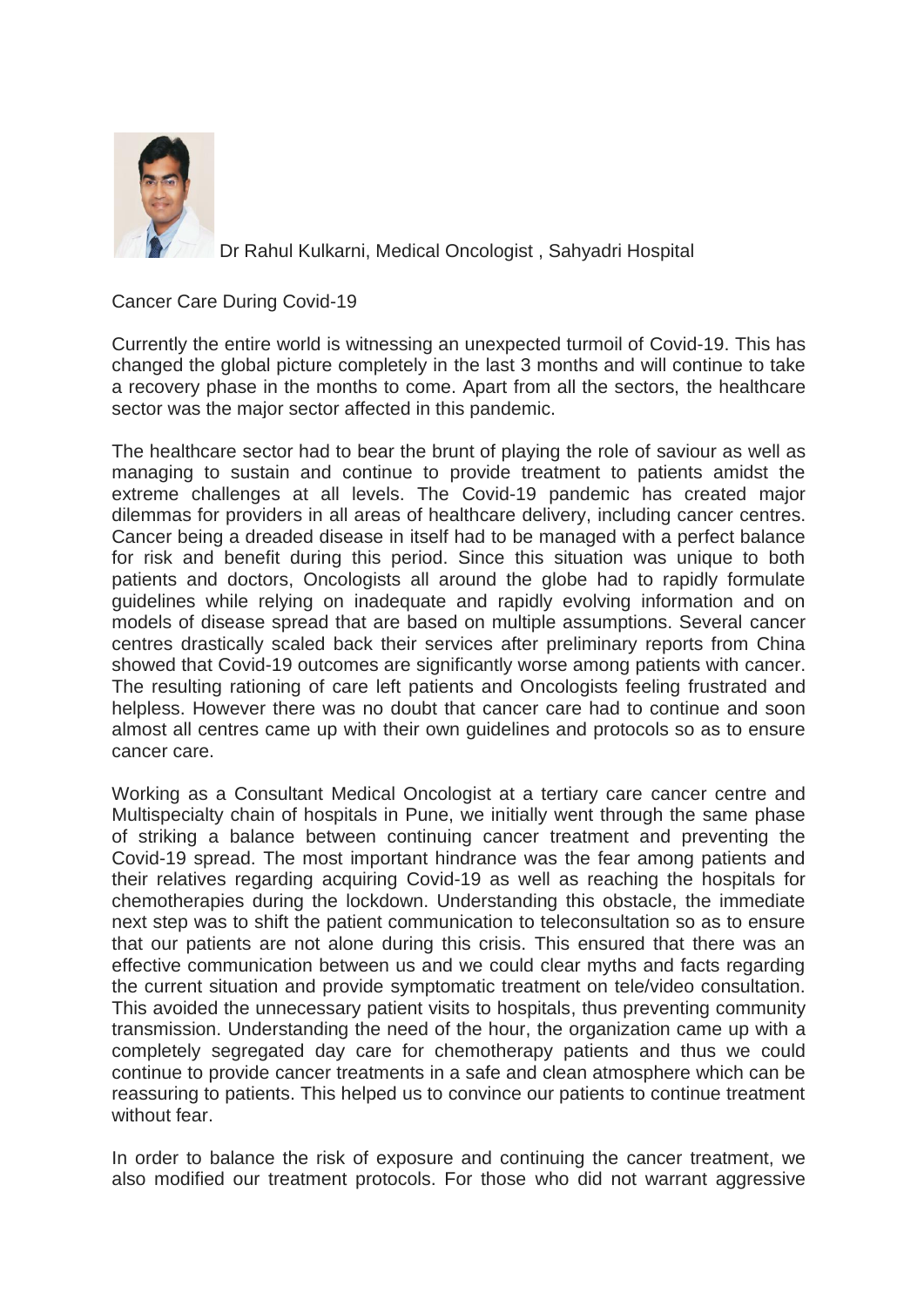chemotherapies, switching to effective oral chemotherapies and hormonal therapies helped the patients to achieve cancer control while staying at home. Alternatively, for those requiring intravenous chemotherapies we altered the schedule making it such that they require visiting hospitals less frequently or reducing the dose intensity to make it less myelosuppresive so as to reduce the chances of immunosuppression.

Many of our patients initially faced issues during travelling to hospital for chemotherapy. It was also important that they followed all the government rules and regulations for preventing Covid-19 spread. Soon this problem was sorted out as we started providing request letters for allowing coming for necessary chemotherapies which facilitated patients to seek proper police permissions and continue timely chemotherapies. Some needy patients were also provided transport facilities arranged by the hospital so that they could continue treatment without interruption.

During the last three months, we witnessed a lot of changes in treatment and screening guidelines. One of the biggest challenges was not to incur unnecessary financial burden on our cancer patients. We could do this by rigorous screening of our patients before chemotherapy for any possible symptoms of Covid-19. With this we could avoid doing unnecessary Covid-19 testing before each chemotherapy unless the patient was symptomatic. This also ensured that patients are followed up closely with periodic teleconsultations so as to pick up early signs of any infection and test them for Covid-19 if required.

These last 3 months were a testing time for us. We saw some patients who stopped the treatment on their own just because of fear of Covid-19 and thus unfortunately had cancer progression. On the other hand we could also witness the courage and determination of our patients and their relatives to fight against cancer even in this adverse situation and those who went on to complete their treatment successfully. We salute their perseverance and courage.

I believe Covid-19 and lockdown has taught us many new things in the long run. It reopened the avenues of teleconsultation and in fact brought patients and doctors closer even from their homes and offices. It embarked on the importance of hygiene and cleanliness. It helped our cancer patients spend more time with their beloved families which I think is the most important part in cancer treatment. And above all it showed us that we always should be grateful to mother nature and the ultimate religious place is within you which can never be locked down.

[\\_\\_](https://www.google.com/)\_\_\_\_\_\_\_\_\_\_\_\_\_\_\_\_\_\_\_\_\_\_\_\_\_\_\_\_\_\_\_\_\_\_\_\_\_\_\_\_\_\_\_\_\_\_\_\_\_\_\_\_\_\_\_\_\_\_\_\_\_\_\_\_\_



Faith Pneumaka, Survivor

My Experience With Covid-19

"During the lockdown due to Covid-19, many people were feeling anxious.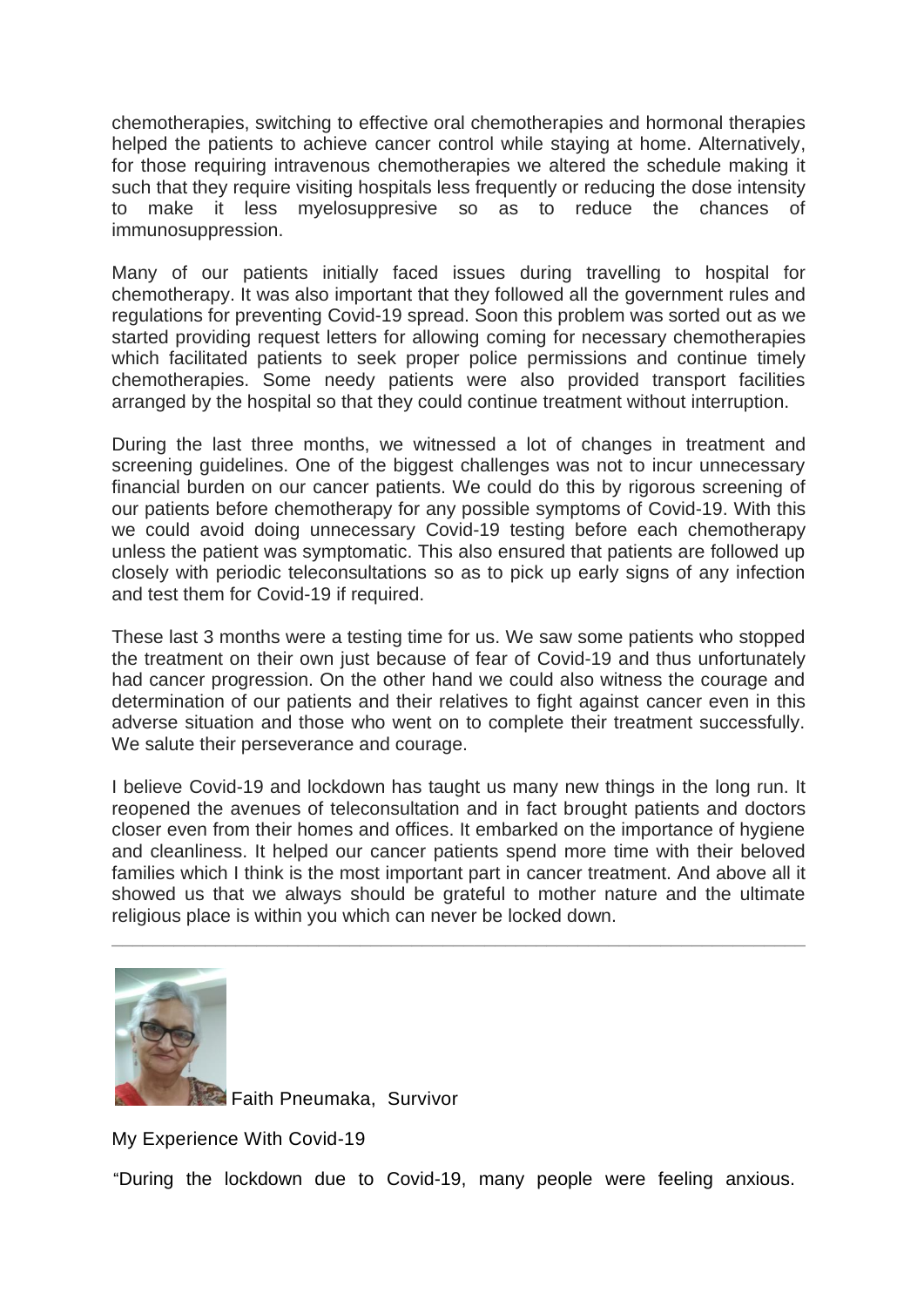Questions like - what next? How will I manage? What would happen if I get ill? Were constantly in our minds. If we were to weather the storm, we need to work together; we need to understand ourselves and each other. This was how at my society at Sunshree Crown coped during the lockdown and even there after

Vegetables and fruits were arranged inside the society and the younger folk saw that the senior citizens never wanted anything. A chemist's number was given to all and medicines were brought home. People's movement were restricted. Every possible precaution taken. Our society residents at Sunshree Crown have got closer. It's been a new experience and a beautiful feeling of togetherness. The most important part is hearing praises from different houses all getting closer to God".

\_\_\_\_\_\_\_\_\_\_\_\_\_\_\_\_\_\_\_\_\_\_\_\_\_\_\_\_\_\_\_\_\_\_\_\_\_\_\_\_\_\_\_\_\_\_\_\_\_\_\_\_\_\_\_\_\_



Rebecca D'Souza, Nag Foundation, Psycho-Oncologist,

Of all the things that we dreamed of, we never dreamed that we would experience a pandemic. The last time the world witnessed a pandemic was in 1918, the Spanish flu. Even though we did see another pandemic in 2009, the H1N1 flu strain, it was easily contained and treatable.

As a part of containment, the government called for a lockdown, and seeing and hearing the trauma of the virus, we heard and changed our life and lifestyle. As the lockdown extended, it affected all of us one way or the other. Stress, familial disturbances, anxiety, worry, depression and fear were some of the mental health issues we faced. To face what was happening and what would happen we need to be physically healthy but more importantly mentally fit.

There are things that we can do to keep ourselves mentally fit.

- ✓ **Use information the right way:** it's important to be updated about what's happening around us, but to put that information in the right perspective and be objective about it is also very important.
- $\checkmark$  Keep a routine: With so much changing, keeping a routine is a way of maintaining control.
	- Maintain a wake up and sleep schedule
	- Exercise as much as possible
	- Eat healthy
	- Balance work and family
	- Learn new skills
	- Keep a check on screen time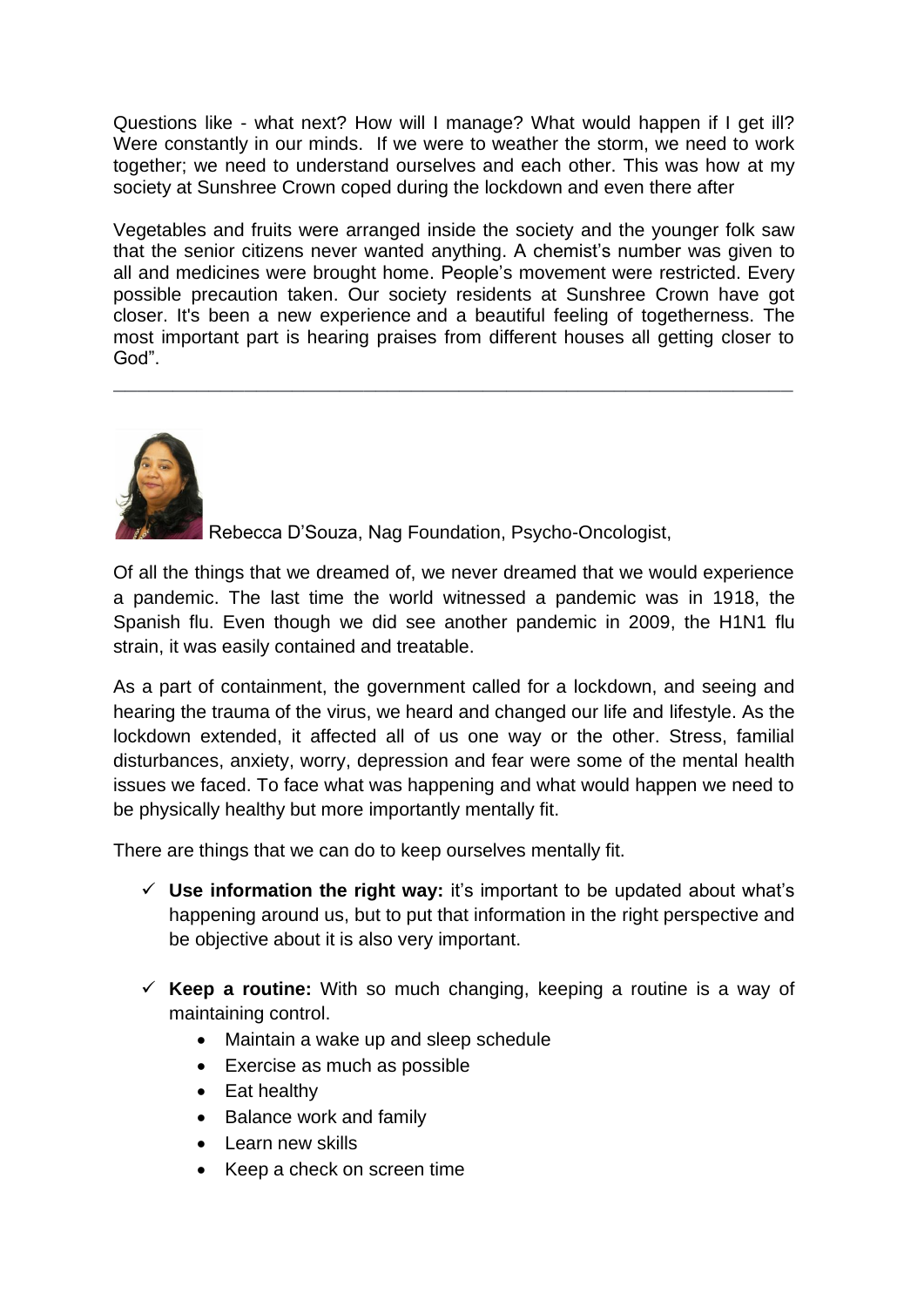- ✓ **Make time for yourself:** Doing things for yourself to boost up your inner strength helps deal with anxiety and fear.
	- Begin your day with a short meditation
	- Laugh the blues away
	- Develop a hobby
	- Connect with people
	- Express your thoughts and feelings (journaling, art, movement, mood board etc)
- $\checkmark$  **Bond with family:** A strong family can help members adjust to the different and difficult situations and emotions. Opening the communication gates to share and listen to each other helps in building strong bonds among family members.
- $\checkmark$  Covid-19 has taught us many lessons from resilience to gratitude, from being alone to connecting with others, from understanding oneself to reaching out to others with issues, from creative expression to spiritual growth.



 **(Photos retracted to respect privacy)**

\_\_\_\_\_\_\_\_\_\_\_\_\_\_\_\_\_\_\_\_\_\_\_\_\_\_\_\_\_\_\_\_\_\_\_\_\_\_\_\_\_\_\_\_\_\_\_\_\_\_\_\_\_\_\_\_\_\_\_\_\_\_\_\_\_

| Anant Jadhav                                                                                                                                                                                                            | <b>Sahil Sagar Bibave</b>                                                                                                              |
|-------------------------------------------------------------------------------------------------------------------------------------------------------------------------------------------------------------------------|----------------------------------------------------------------------------------------------------------------------------------------|
| A 15 year old bright, hardworking, enthusiastic young<br>boy studying in Std X in a government school in<br>Tujlapur.                                                                                                   | A 14 year old cheerful, full of life boy, studying<br>in Std. VIII at Uttkarsh Primary and Secondary<br>School, Ambegaon Budruk, Pune. |
| He comes from an agricultural family in a small village.<br>His parents take pride in him and want to give him an<br>opportunity to achieve his dreams. Diagnosed with                                                  | Diagnosed with <b>Ewing's Sarcoma</b> , which is a<br>type of cancer that forms in bone or soft tissue.                                |
| <b>Non-Hodgkin lymphoma</b> he requires chemotherapy<br>as well as surgery.                                                                                                                                             | Sahil has a good prognosis and will be able to<br>have a complete cure, provided he has the right<br>treatment.                        |
| Let us give Anant an opportunity to reach his full<br>potential. He will require extensive chemotherapy for a<br>period of over a year followed by surgery. Total cost of<br>the treatment is $\bar{\epsilon}$ 3 lakhs. | Total cost of treatment $\bar{\tau}$ 7 lakhs.<br>Let us give Sahil all the help he needs to make<br>a complete recovery.               |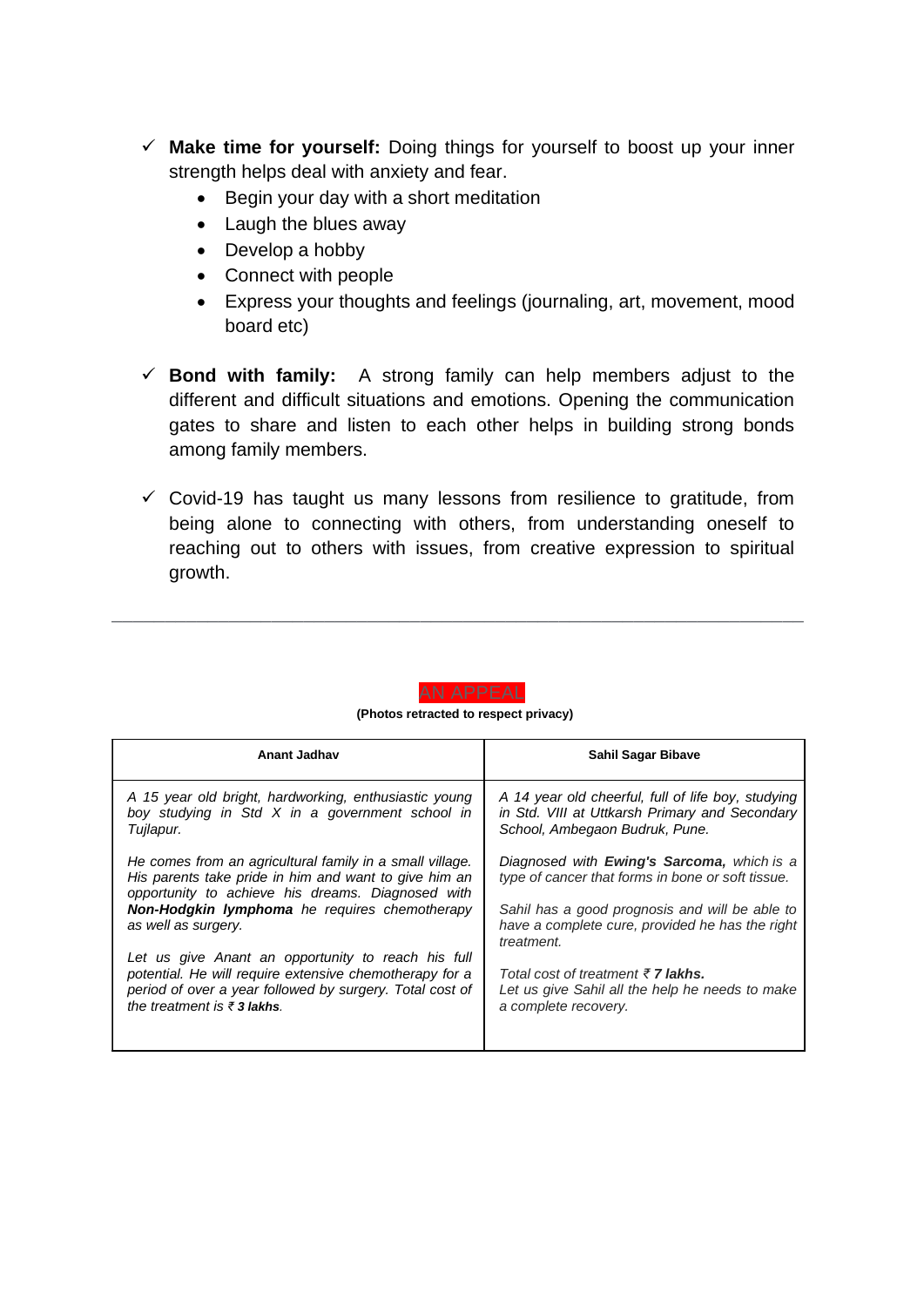We were busy with some activities before the lockdown-









*A talk on Palliative Care by Dr Frank Ferris (*Executive Director of Palliative Medicine, Research and Education at OhioHealth in Columbus, Ohio, USA )

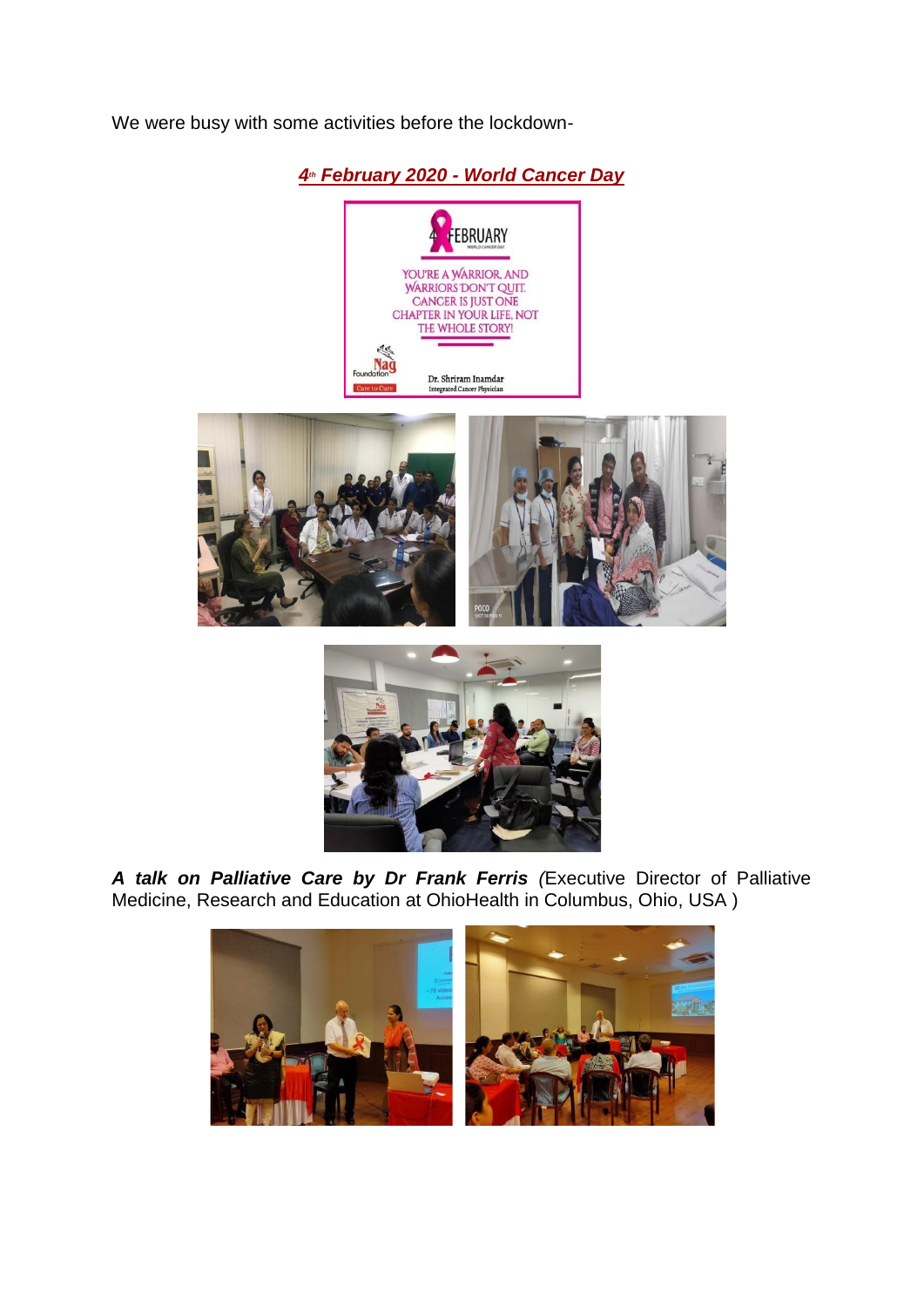*8th March 2020 - International Women's Day* 



Our activities reflect our vision and mission of Cancer - Care to Cure. Our dedicated team of doctors, professionals and survivor volunteers reach out into the community to destigmatise Cancer and to educate and inform women and men about the curative aspects of Cancer. The survivorship programmes for patients and caregivers help them navigate life after Cancer.

| <b>Total No. of patients supported</b>                                     | 10 |
|----------------------------------------------------------------------------|----|
| <b>Total No. of Herceptin vials given</b>                                  | 08 |
| <b>Total No. of patients helped for radiation</b>                          | 09 |
| <b>Awareness Camps / Medical Camps</b>                                     | 12 |
| <b>Support Group Meetings</b>                                              | 04 |
| <b>Continuing Medical Education Programmes For</b><br><b>Professionals</b> | 01 |

## The First Quarter: 01 January-2020 to 31 March-2020